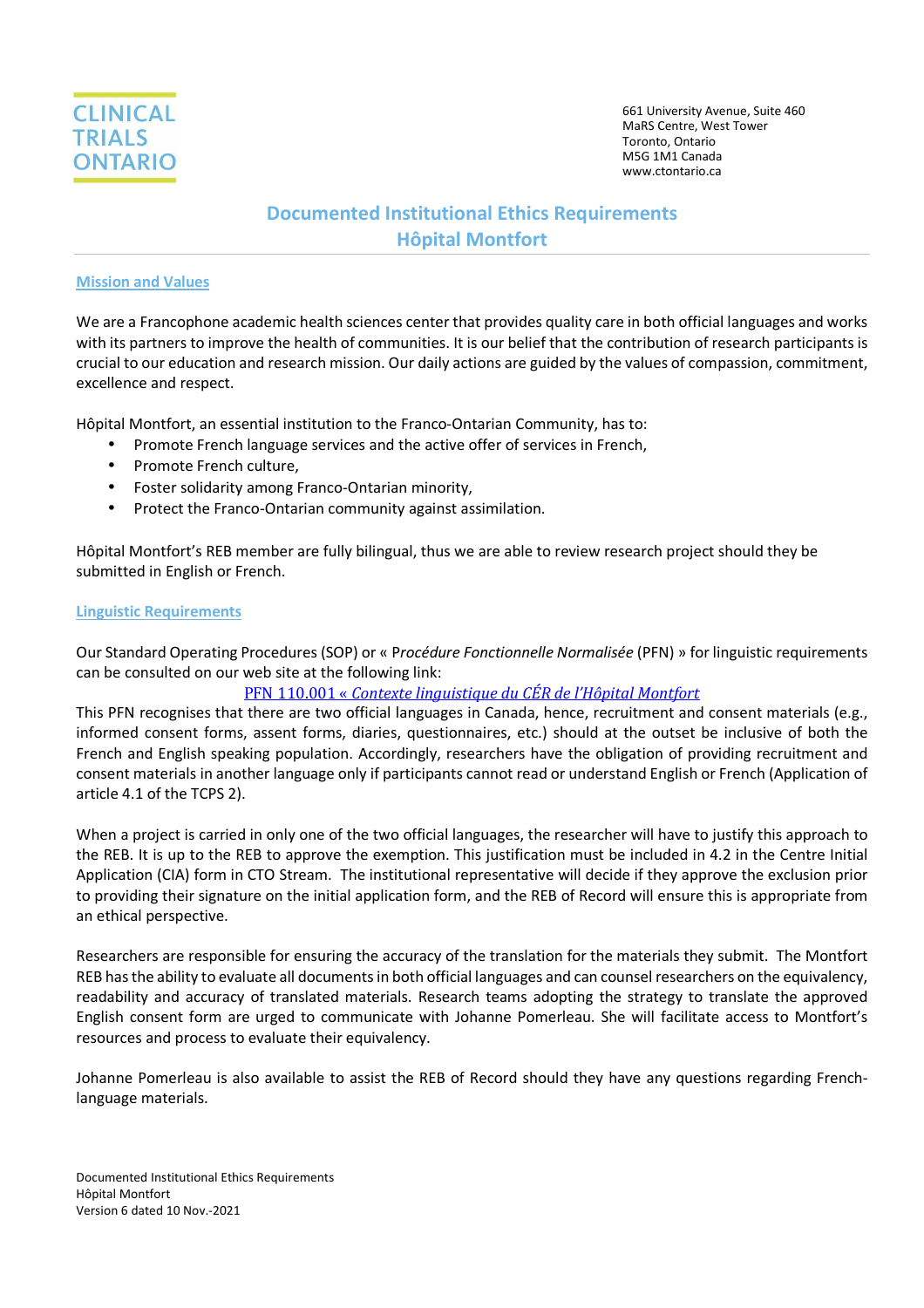

Please note since PFNs are not translated in English, our Research Ethics Office staff is available to support researchers and answer questions regarding our policies. We accept submission in both official languages.

# **Informed Consent Form Requirements**

At Hôpital Montfort the patient's clinical documentation as well as laboratory findings and imaging results are available only within the electronic chart. Thus a note will be entered in the electronic chart from a risk management perspective and to ensure that clinical staff is informed, in a timely manner, that a patient under their care is also a research participant. In addition, the research consent form will specify which information will be added to their medical chart. A note will be entered in Meditech by the research team in the section named « **Research Patient** » of the intervention section: the study title, the name of the site researcher as well as the research coordinator and how to contact them.

Resources in French such as a poster templates are available on our Web site:

https://savoirmontfort.ca/wp-content/uploads/2021/02/gabarit - affiche de recrutement hopital\_montfort\_avril\_2017.doc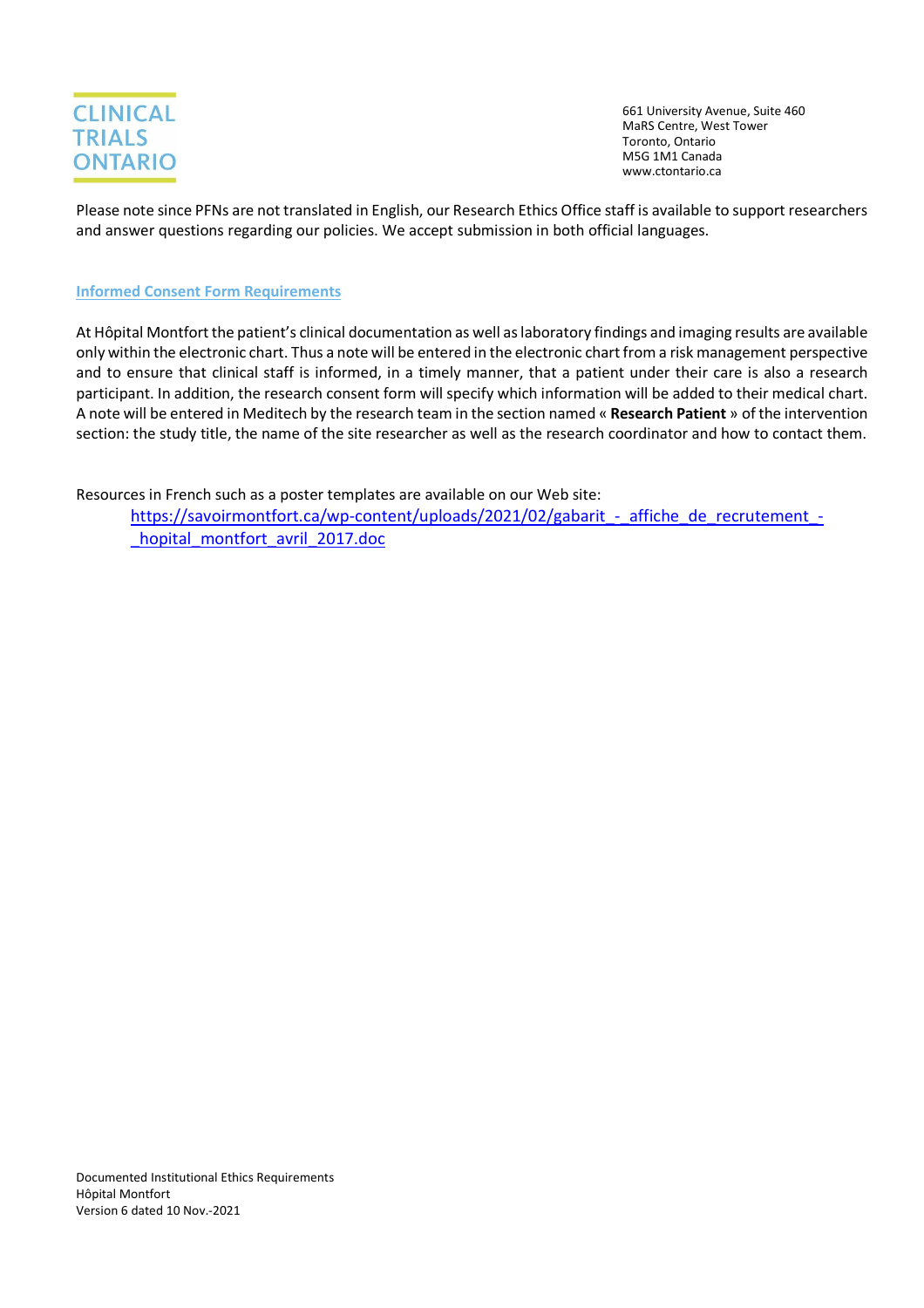

# **SRERS Administration Hôpital Montfort**

#### **Linguistic Requirements**

The following elements will be evaluated by Hôpital Montfort:

- The equivalency all documents in both official languages will be compared when a project is recruiting both Anglophone and Francophone participants. Please note that all documents have to have been reviewed and approved by Hôpital Montfort before the recruitment can start with its clientele (even if the REB of Record has already provided ethics approval for the materials).
- Francophone participant can have their questions about the research project answered in French. Hence, documentation given to participants should provide a contact number of a member of the research team that will be able to answer them in French.

Those requirements are consistent with our linguistic policy.

#### **Access to clinical and medical Records**

Patient records at Montfort are a combination of paper and electronic formats. Also care providers at Hôpital Montfort can document their observation in either official languages. Therefore, it is very likely that a patient charts will have notes in both French and English. The department employees treating your request will inform you if there is a fee for the data extraction.

#### **Contractual requirement**

The research project will start the recruitment activities after the contractual agreement for the Clinical Trial has been signed by the authorized signing Officer on behalf of Hôpital Montfort.

#### **Reminder: Institutional Research Administration Requirements**

The CTO Streamlined System provides a streamlined approach to research ethics review. Each participating site must ensure that all necessary institutional authorizations and contracts/agreements are in place prior to beginning the research.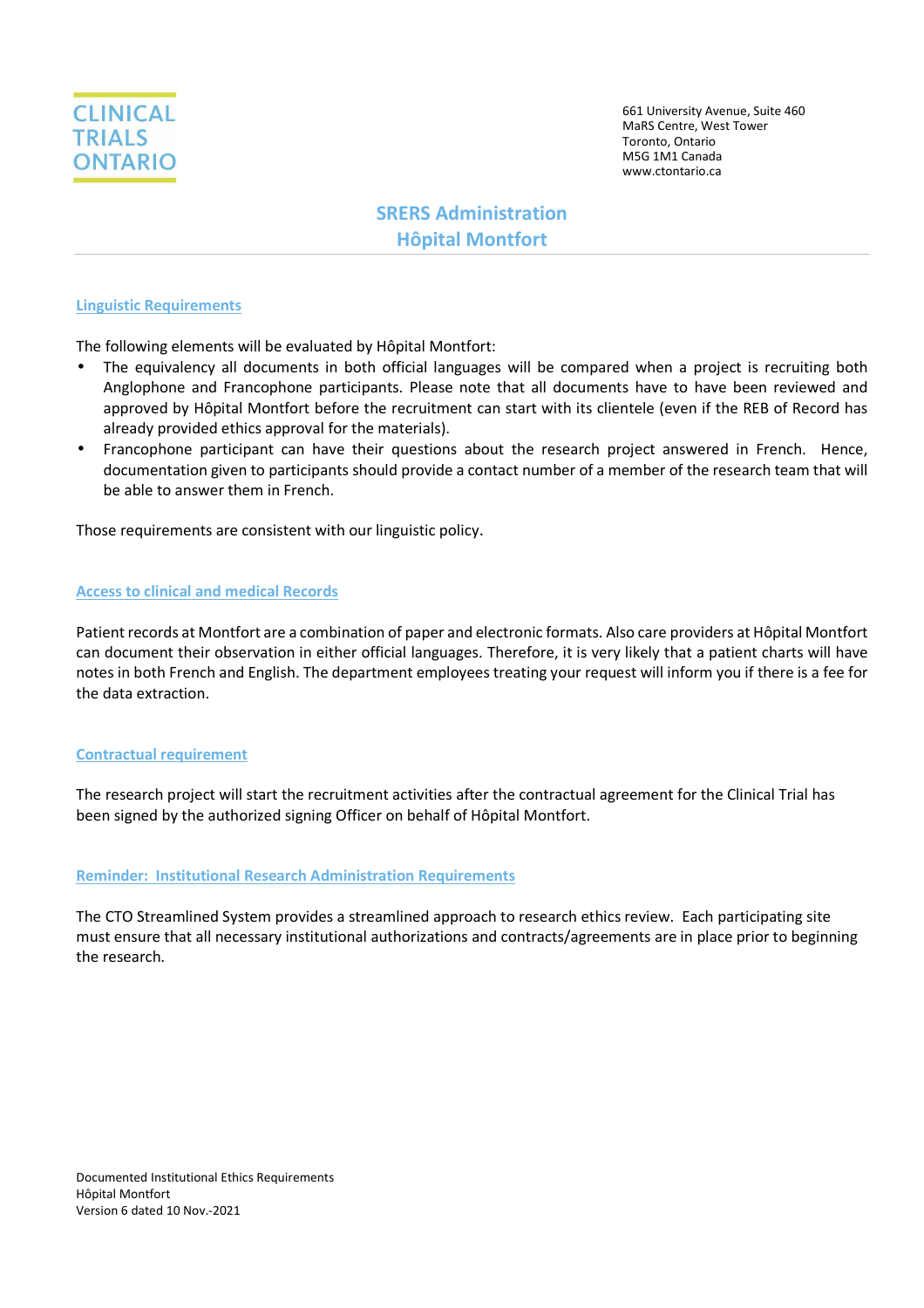

#### **CTO Stream**

#### **Collaborators:**

The following collaborators must be given a role on all Provincial Initial Application (PIA) forms and Centre Initial Application (CIA) forms.

| Email: | philippemarleau@montfort.on.ca |
|--------|--------------------------------|
| Role:  | Institutional Representative   |
|        |                                |

Email: jpomerleau@montfort.on.ca Role: Institutional Representative

This access is automatically granted when the Centre Initial Application is created. **When Hôpital Montfort is the Provincial Applicant site the research team should immediately create the CIA for Hôpital Montfort (right after creating the PIA)**. This will ensure that access is automatically granted as required above, otherwise the research team will need to manually add these roles to the PIA prior to submission.

### **Institution Representative in application forms**

The Primary Institution Representative must be indicated as follows in the applications within CTO Stream:

| Title:                | Vice-president, Quality and Patient Support Services   Chief Information Officer |
|-----------------------|----------------------------------------------------------------------------------|
| First Name:           | Philippe                                                                         |
| Surname:              | Marleau                                                                          |
| Organisation:         | Hôpital Montfort                                                                 |
| Address:              | 713 Montreal Road, room 2C242                                                    |
| City:                 | Ottawa                                                                           |
| Province/State: ON    |                                                                                  |
| Postcode/ZIP: K1K 0T2 |                                                                                  |
| Telephone:            | (613) 746-4621 ext.2058                                                          |
| Fax:                  | (613) 613-748-4947                                                               |
| Email:                | philippemarleau@montfort.on.ca                                                   |
|                       |                                                                                  |

The Secondary Institution Representative must be indicated as follows in the applications within CTO Stream:

| Mrs.                      |  |  |  |
|---------------------------|--|--|--|
| Johanne                   |  |  |  |
| Pomerleau                 |  |  |  |
| Hôpital Montfort          |  |  |  |
| 745-A ch. Montréal Rd     |  |  |  |
| Ottawa                    |  |  |  |
| Province/State: ON        |  |  |  |
| K1K 0T1                   |  |  |  |
| (613) 746-4621 ext. 2221  |  |  |  |
| $(613) 746 - 4111$        |  |  |  |
| jpomerleau@montfort.on.ca |  |  |  |
|                           |  |  |  |

#### **Requesting Institutional Representative signature**

Documented Institutional Ethics Requirements Hôpital Montfort Version 6 dated 10 Nov.-2021